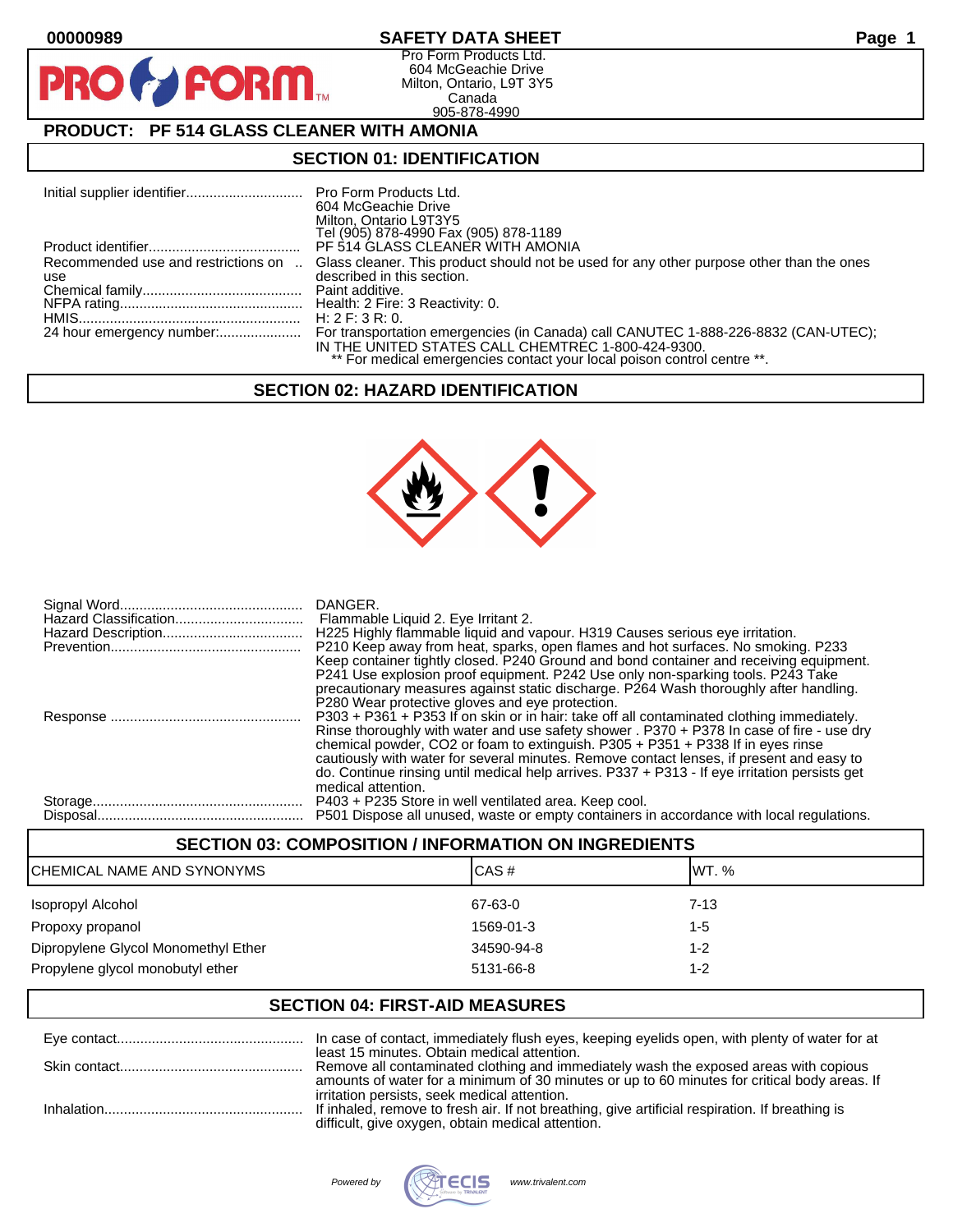**00000989 SAFETY DATA SHEET Page 2**

### **PRODUCT: PF 514 GLASS CLEANER WITH AMONIA**

#### **SECTION 04: FIRST-AID MEASURES**

| If ingestion is suspected, contact physician or poison control center immediately. If<br>spontaneous vomiting occurs have victim lean forward with head down to prevent                                                                                           |
|-------------------------------------------------------------------------------------------------------------------------------------------------------------------------------------------------------------------------------------------------------------------|
| aspiration of fluid into the lungs. Never give anything by mouth to an unconscious person.<br>Treat victims symptomatically. In the event of an incident involving this product ensure that<br>medical authorities are provided a copy of this safety data sheet. |

#### **SECTION 05: FIRE-FIGHTING MEASURES**

media

Suitable and unsuitable extinguishing ..... "Alcohol" foam, CO2, dry chemical. Do not use a solid stream of water.

hazardous product, such as the nature of open flame. any hazardous combustion products<br>Special protective equipment and ............

Specific hazards arising from the ............. Oxides of carbon (CO, CO2). Toxic vapours may be evolved upon exposure to heat or

Firefighter should be equipped with self-contained breathing apparatus and full protective precautions for fire-fighters clothing to protect against potentially toxic and irritating fumes. Solvent vapours may be heavier than air and may build up and travel along the ground to an ignition source, which may result in a flash back to the source of the vapours. Cool fire-exposed containers with cold water spray. Heat will cause pressure buildup and may cause explosive rupture. Heat will cause pressure buildup and may cause explosive rupture.

### **SECTION 06: ACCIDENTAL RELEASE MEASURES**

 Leak/spill.................................................. Ventilate. Eliminate all sources of ignition. Contain the spill. Avoid all personal contact. Evacuate all non-essential personnel. Prevent runoff into drains, sewers, and other waterways. Absorb with earth, sand, or another dry inert material. Shovel into suitable unsealed containers, transport to well-ventilated area (outside) and treat with neutralizing solution: mixture of water (80%) with non-ionic surfactant Tergitol TMN-10 (20%); or water (90%), concentrated ammonia (3-8%) and detergent (2%).

### **SECTION 07: HANDLING AND STORAGE**

Precautions for safe handling.................... Avoid breathing vapours or mist. Ground handling equipment. Handle and open container with care. Keep away from heat, sparks, and open flame. Conditions for safe storage, including any Keep container closed when not in use. Store away from all sources of heat and ignition.<br>incompatibilities bures way fore away from oxidizing and reducing materials. Store away fr Store away from oxidizing and reducing materials. Store away from sunlight.

## **SECTION 08: EXPOSURE CONTROLS / PERSONAL PROTECTION**

| <b>INGREDIENTS</b>                                                                                                                                                                                                                                                                                                                                                                                                                                                                                                                                                                                                                                                                                                                                                                                                                                                  | TWA             | <b>ACGIH TLV</b><br><b>STEL</b>        | <b>OSHA PEL</b><br>PEL | STEL            | <b>NIOSH</b><br>REL |
|---------------------------------------------------------------------------------------------------------------------------------------------------------------------------------------------------------------------------------------------------------------------------------------------------------------------------------------------------------------------------------------------------------------------------------------------------------------------------------------------------------------------------------------------------------------------------------------------------------------------------------------------------------------------------------------------------------------------------------------------------------------------------------------------------------------------------------------------------------------------|-----------------|----------------------------------------|------------------------|-----------------|---------------------|
| Isopropyl Alcohol                                                                                                                                                                                                                                                                                                                                                                                                                                                                                                                                                                                                                                                                                                                                                                                                                                                   | 200 ppm         | $400$ ppm                              | 400 ppm (TWA)          | 500 ppm         | $400$ ppm           |
|                                                                                                                                                                                                                                                                                                                                                                                                                                                                                                                                                                                                                                                                                                                                                                                                                                                                     |                 | CA ON: 200 ppm (TWA), 400 ppm (STEL)   |                        |                 |                     |
| Propoxy propanol                                                                                                                                                                                                                                                                                                                                                                                                                                                                                                                                                                                                                                                                                                                                                                                                                                                    | Not established |                                        | Not established        |                 | Not established     |
| Dipropylene Glycol<br>Monomethyl Ether                                                                                                                                                                                                                                                                                                                                                                                                                                                                                                                                                                                                                                                                                                                                                                                                                              | $100$ ppm       | $150$ ppm                              | No data                | $150$ ppm       | STEL: 900 mg/m3     |
|                                                                                                                                                                                                                                                                                                                                                                                                                                                                                                                                                                                                                                                                                                                                                                                                                                                                     |                 | CA ON: 100 ppm (TWAEV), 150 ppm (STEV) |                        |                 |                     |
| Propylene glycol<br>monobutyl ether                                                                                                                                                                                                                                                                                                                                                                                                                                                                                                                                                                                                                                                                                                                                                                                                                                 | Not Established | Not Established                        | Not Established        | Not Established | Not Established     |
| Liquid chemical goggles.<br>Chemical resistant gloves.<br>Wear adequate protective clothes.<br>Safety boots per local regulations.<br>Local exhaust ventilation is recommended. Wear an appropriate, properly fitted respirator<br>when contaminant levels exceed the recommended exposure limits.<br>Emergency showers and eye wash stations should be available.<br>Appropriate engineering controls<br>Provide natural or mechanical ventilation to control exposure levels below airborne<br>exposure limits. Local mechanical exhaust ventilation should be used at sources of air<br>contamination, such as open process equipment, or during purging operations, to capture<br>gases and fumes that may be emitted. Standard reference sources regarding industrial<br>ventilation (ie. ACGIH industrial ventilation) should be consulted for guidance about |                 |                                        |                        |                 |                     |

adequate ventilation.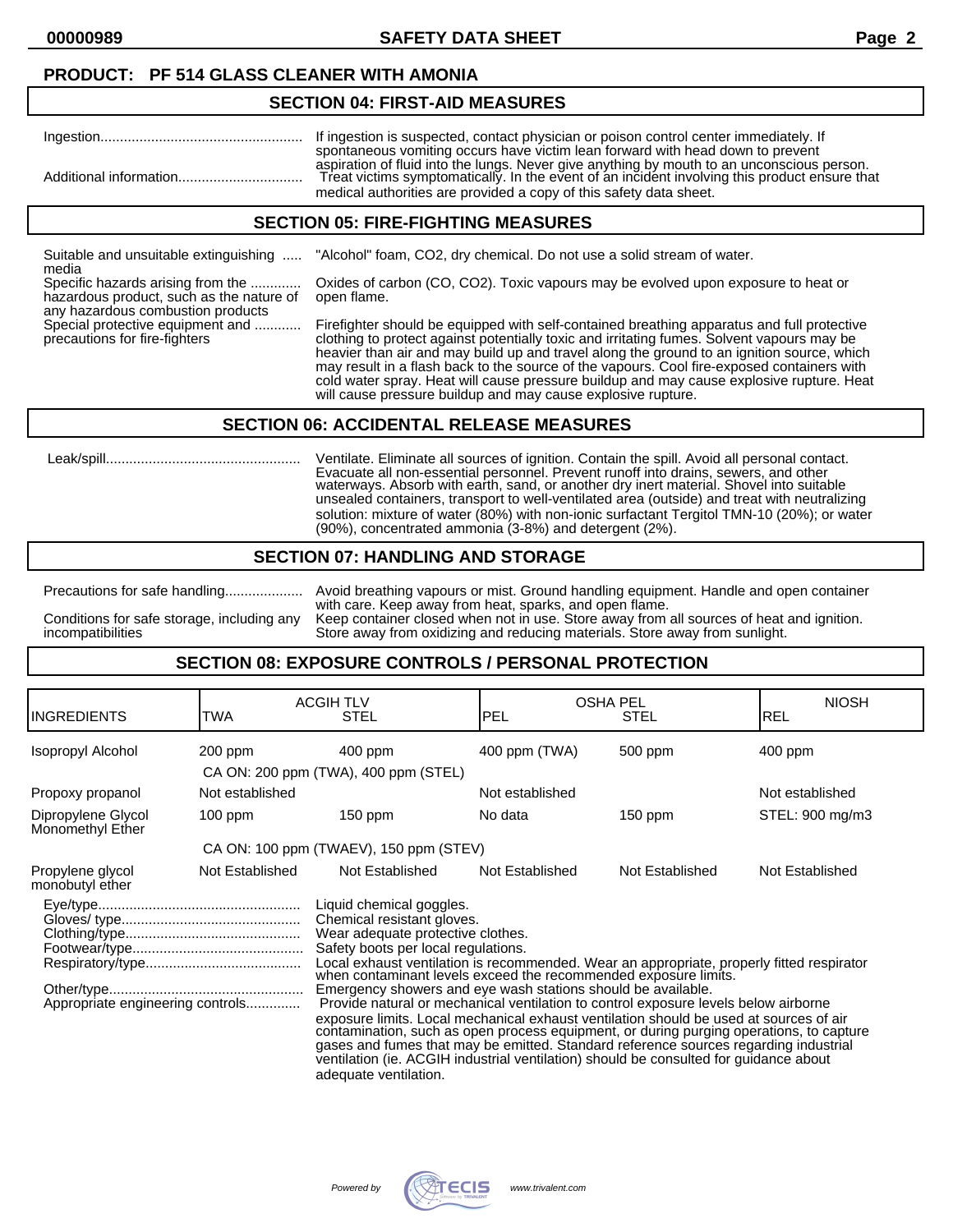# **PRODUCT: PF 514 GLASS CLEANER WITH AMONIA**

# **SECTION 09: PHYSICAL AND CHEMICAL PROPERTIES**

| Appearance/Physical state                                                                                                | Liquid.                                         |
|--------------------------------------------------------------------------------------------------------------------------|-------------------------------------------------|
|                                                                                                                          | No data.                                        |
|                                                                                                                          | No data.                                        |
|                                                                                                                          | Not available.                                  |
|                                                                                                                          | Not applicable.                                 |
| Melting / Freezing point (deg C)                                                                                         | < 0.                                            |
| Initial boiling point / boiling range (deg C).                                                                           | >82 °C                                          |
|                                                                                                                          | No data. Similar to water.                      |
| Upper flammable limit (% vol)<br>Lower flammable limit (% vol)<br>Vapour pressure (mm Hg)                                | 16.9.<br>1.3.<br>No data.<br>$>1$ .             |
| Relative Density (Specific Gravity)                                                                                      | $0.968 - 8.07$ lb/USG.                          |
|                                                                                                                          | Miscible.                                       |
| Partition coefficient - n-octanol/water Not available.<br>Auto ignition temperature (deg C)<br>Decomposition temperature | $>260^{\circ}$ C.<br>Not available.<br>No data. |

# **SECTION 10: STABILITY AND REACTIVITY**

|                                       | Stable at normal temperatures and pressures.                                           |
|---------------------------------------|----------------------------------------------------------------------------------------|
|                                       | Avoid heat, sparks and flames. Explosive reactions can occur in the presence of strong |
|                                       | oxidizing agents.                                                                      |
| Possibility of hazardous reactions    | Will not occur under normal temperature and pressure.                                  |
| Conditions to avoid, including static | Keep away from heat. Aldehydes. Halogenated compounds. Strong acids. Strong            |
| discharge, shock or vibration         | oxidizers.                                                                             |
| Hazardous decomposition products      | Oxides of carbon (CO,CO2).                                                             |

# **SECTION 11: TOXICOLOGICAL INFORMATION**

| <b>INGREDIENTS</b>                  |                                                                                                                                                                                                                                                                                                                                                                               | <b>LC50</b>             | LD50                                                   |
|-------------------------------------|-------------------------------------------------------------------------------------------------------------------------------------------------------------------------------------------------------------------------------------------------------------------------------------------------------------------------------------------------------------------------------|-------------------------|--------------------------------------------------------|
| Isopropyl Alcohol                   |                                                                                                                                                                                                                                                                                                                                                                               | 72600 mg/m3, rat (4 hr) | 1870 mg/kg (oral, rat).<br>4059 mg/kg (dermal, rabbit) |
| Propoxy propanol                    |                                                                                                                                                                                                                                                                                                                                                                               | >2,230 ppm 6 HOURS RAT  | 2,519 mg/kg RAT ORAL;<br>3.818<br>mg/kg RABBIT DERMAL  |
| Dipropylene Glycol Monomethyl Ether |                                                                                                                                                                                                                                                                                                                                                                               | >500 ppm 7 hours Rat    | 5,180 mg/kg Rat Oral; 9,500<br>mg/kg Rabbit Dermal     |
| Propylene glycol monobutyl ether    |                                                                                                                                                                                                                                                                                                                                                                               | $>651$ ppm 4 Hr Rat     | 2,700 mg/kg Rat Oral > 2,000<br>mg/kg Rat Škin         |
| Effects of chronic exposure         | Eye contact. Skin contact. Inhalation.<br>Can be irritating to eyes and skin. May cause irritation in the respiratory tract. Inhalation of<br>vapours or mist may cause drowsiness or dizziness.<br>None known.<br>None of the components present in this material at concentrations equal to or greater than<br>0.1% are listed by IARC, NTP, OSHA or ACGIH as a carcinogen. |                         |                                                        |
|                                     | No known reproductive effects.                                                                                                                                                                                                                                                                                                                                                |                         |                                                        |

# **SECTION 12: ECOLOGICAL INFORMATION**

Do not allow to enter waters, waste water or soil. Persistence and degradability................... Not available.

# **SECTION 13: DISPOSAL CONSIDERATIONS**

Information on safe handling for disposal .<br>and methods of disposal, including any<br>contaminated packaging

Information on safe handling for disposal . Empty containers must be handled with care due to product residue. This material and its and methods of disposal, including any container must be disposed of as hazardous waste. Avoid release to the environment.